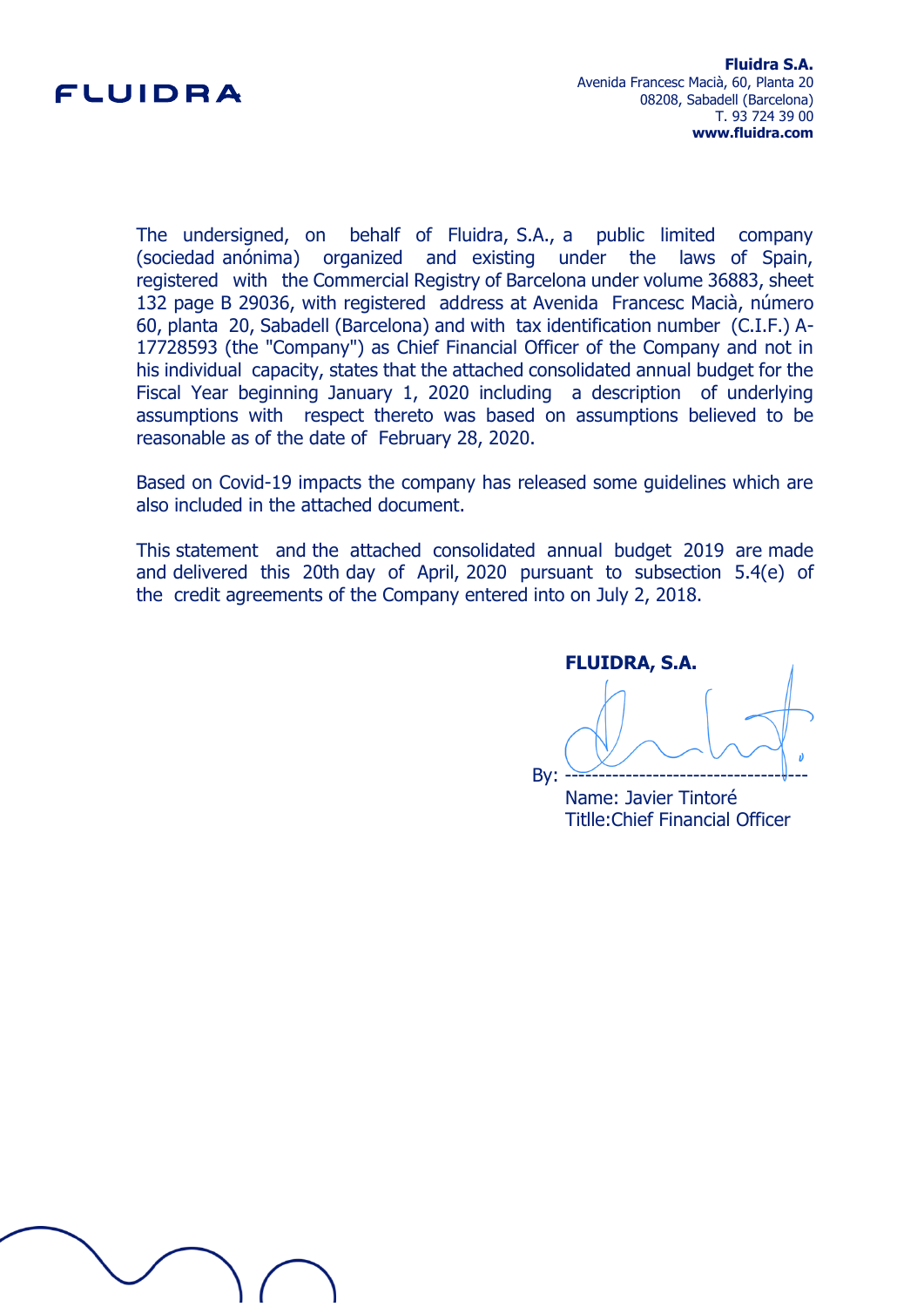### **Budget 2020**

All guidance figures for 2020 are expressed in EUR. Due to the relevance of the USD denominated business we provide you with the exchange used for calculating the 2020 budget guidance, 1 EUR= 1.10 USD.

#### **Net Sales**

Net sales for 2020 should be between  $\epsilon$  1.435 million to 1.465 million with a sales growth range of 5-7%.

This sales growth range is well aligned with the information provided at Fluidra's Capital Markets Day in November 2018 and October 2019, where the company forecasted a long term compound annual growth rate of >6% in the period 2017- 2022.

Assumed drivers of growth are:

- Installed base growth of pools (in units): 1,5% to 2%
- Average ticket growth which includes technology improvements as well as pricing: 1,5% to 2,5%
- New build growth:  $1-1,5%$
- Market share gains: 1-2%

Being a market where weather has an impact in the year, the company estimates that an impact of  $+/- 1\%$  can be driven by above average rain.

North America will drive revenue growth based on 4 key strategies:

- Prescriber loyalty: based on being supportive of the pool professional with excellent channel management, loyalty programs, training and symposiums, in-store merchandising and custom marketing programs.
- Aftermarket share growth: dedicated sales and marketing programs to gain share in the aftermarket segment with specific solutions that are easy to install and service, as well as solutions to facilitate remote servicing.
- Product expansion: develop product portfolio taking advantage of the Fluidra-Zodiac merger to complete product catalogue
- Connected pools: connected devices and systems are a clear growth driver in the North American market

Europe and Southern Hemisphere will drive growth based on 4 key strategies:

 Gain capillarity through the expansion of the Pool professional stores or cash and carry store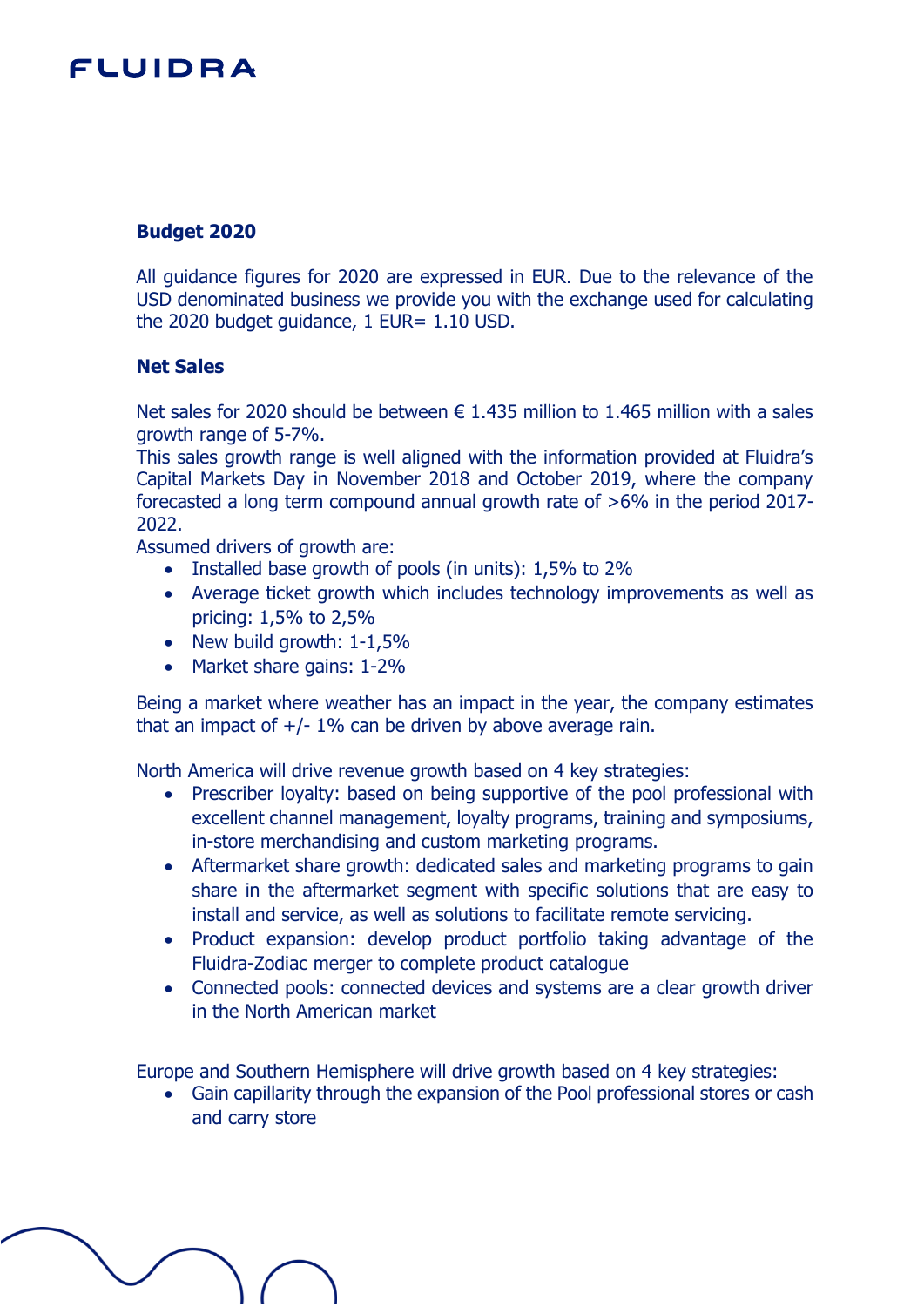- Gain penetration in current accounts by expanding the use of sales activity management and expanding the use of loyalty programs
- Use brands to efficiently manage sales channels protecting the pool professional business
- Integration and cross selling opportunities arising from the Fluidra-Zodiac merger

Emerging markets will drive by expanding share in commercial pool by 2 key strategies:

- Product range expansion focusing on energy and water efficiency
- Expand Fluidra Engineering services globally to be able to offer a full solution to developers and prescribers

### **EBITDA**

EBITDA for 2020 should be between €265 million and €285 million at a margin of around 19% of sales on a pre IFRS16 basis and €289 million - €309 million on a post IFRS16 basis. This EBITDA expansion of approximately 100 bps is well aligned with the information provided at the Fluidra's Capital Market Day where the company forecasted a 400bps margin expansion in the period 2017-2022. This margin expansion will be driven by 3 key factors:

- Cost synergies
- Lean and Value initiatives
- Operating leverage obtained from sales growth

#### **Leverage and key balance sheet items:**

Capex of around 3-3,5% of sales with two key drivers:

- Maintenance capex for manufacturing plans and commercial operations which represent approximately 1,5-2% of sales
- R&D capitalization which represents approximately 1-1,5%

Net Working Capital of sales of around 22% of sales at year end

2020 guidance for Net Financial Leverage was not provided as we finished 2019 at 2,6X (pre IFRS-16) and on a clear cash generating path towards the L/T financial policy of running the company around 2X leverage. The company considers that it can resume other cash allocation priorities as disclosed in its 2019 CMD, that can have an impact on year end leverage.

### **Later events linked to COVID-19's pandemic:**

While Fluidra's results up to February were off to a strong start, confinement measures have slowed down business in some of the areas where they have been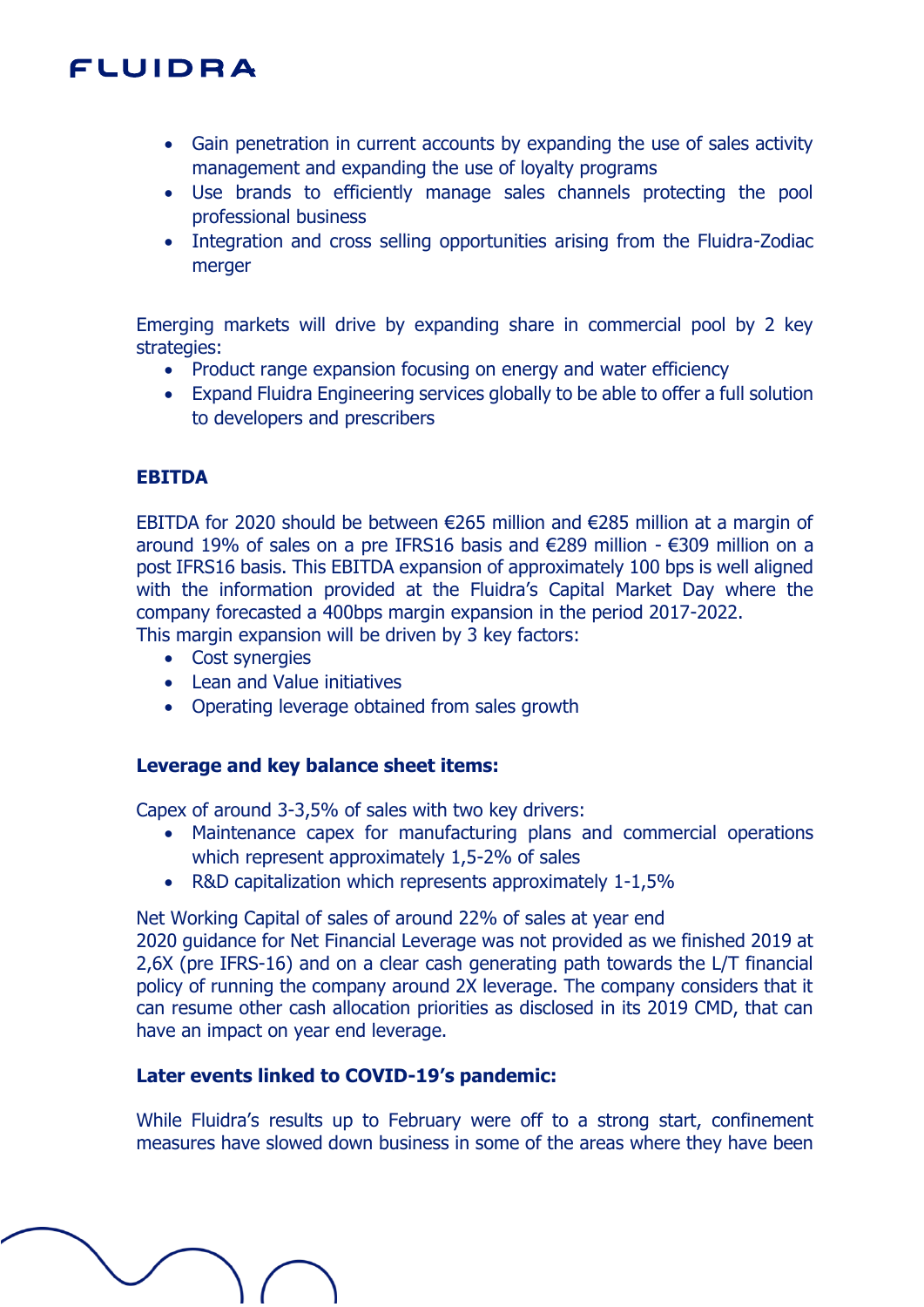implemented. As a consequence, Fluidra withdrew its hereinabove guidance for 2020. The evolution of the situation is currently too unpredictable to accurately assess the full year impact of the pandemic. The company expects to communicate further information in its first quarter results presentation.

The pool and wellness industry serves close to 16 million residential inground pools globally, with this installed base creating a strong, resilient base of activity, both for the sales of equipment and water treatment products. According to several disease control centers the coronavirus cannot survive in properly treated pool water. In many parts of the world, cleaning pool water is considered an essential activity and our teams continue working to support our customers.

Confinement measures will favor "stay at home" behaviors, which will support the aftermarket business as pool equipment will have to be maintained and replaced. Residential pool business and pool water treatment represents today 70% and 14% of Fluidra's sales, respectively. On the contrary, the tourism industry is expected to face more severe headwinds due to COVID-19 with a consequent impact to our commercial pool business, which currently represents 7% of global sales.

At an operational level, Fluidra is actively working to implement several measures to ensure we maintain and reinforce our company:

- The Board of Directors has decided to put on hold any dividend distribution.
- The Board of Directors, the Executive Chairman and the CEO have agreed to lower their remuneration by 30% for this period. In addition, the management committee has agreed to lower their salary by 20%.
- The company has initiated temporary layoffs in various countries to adjust to the demand evolution and has decided to partially complement the workers' salaries to soften the impact on their payroll. Such employment flexibility measures will be adopted in other geographical areas as needed.
- The company is reviewing its global operational expenditure to reduce discretionary spending as well as delaying lower priority capital expenditure.
- However Fluidra is ready for a strong season post the pandemic on all markets.

### **Accounting Changes:**

No significant accounting changes to be implemented in 2020.